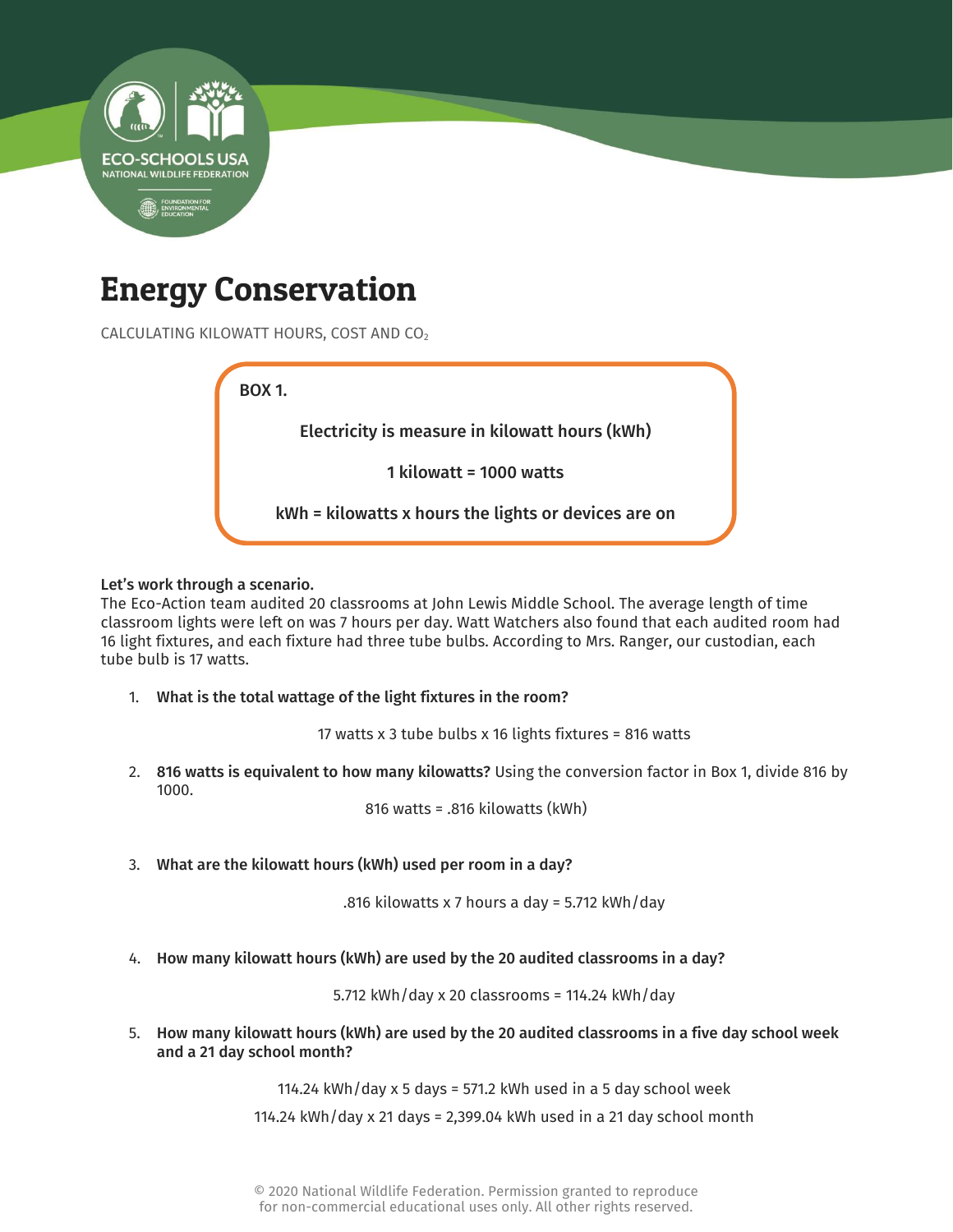

Let's find out the cost for kilowatt hours (kWh) used by the 20 audited classrooms at John Lewis Middle School.

- 1. Go to EIA.gov.<https://www.eia.gov/electricity/state/>
- 2. Use the chart or hover over your state. Identify the *average retail price (cents/kWh)* for your state.

|                         |                                        | Net<br>summer<br>capacity<br>(MW) | Net<br>generation<br>(MWh) | <b>Total retail</b><br>sales (MWh) |                                                                           |  |  |
|-------------------------|----------------------------------------|-----------------------------------|----------------------------|------------------------------------|---------------------------------------------------------------------------|--|--|
| Name                    | Average<br>retail price<br>(cents/kWh) |                                   |                            |                                    | Other state profiles: Select another state $\vee$                         |  |  |
| Alabama                 | 9.63                                   | 30.118                            | 145,057,994                | 90.280.456                         |                                                                           |  |  |
| Alaska                  | 19.36                                  | 2,745                             | 6.247.359                  | 5,972,467                          | U.S. average retail price per kilowatthour is 10.48 cents                 |  |  |
| Arizona                 | 10.85                                  | 28,672                            | 111.925.144                | 78.346.302                         |                                                                           |  |  |
| Arkansas.               | 7.78                                   | 14,763                            | 67,999,352                 | 49,602,708                         | $\pm$                                                                     |  |  |
| California              | 16.58                                  | 75,926                            | 195,265,408                | 255, 224, 272                      | $\overline{a}$<br><b>Illinois</b>                                         |  |  |
| Colorado                | 10 02                                  | 16,590                            | 55,386,279                 | 56,450,480                         | Average retail price (cents/kWh): 9.6<br>Net summer capacity (MW): 45,631 |  |  |
| Connecticut             | 18.41                                  | 9.833                             | 39,453,552                 | 28,833,925                         | Net generation (MWh): 188,003.357                                         |  |  |
| <b>Delaware</b>         | 10.55                                  | 3.378                             | 6,240,644                  | 11,773,100                         | Total retail sales (MWh): 142.654.808                                     |  |  |
| District of<br>Columbia | 12.03                                  | 32                                | 79.331                     | 11,357,910                         |                                                                           |  |  |
| Florida                 | 10.32                                  | 57.359                            | 244,252,035                | 238,565,391                        |                                                                           |  |  |
| Georgia                 | 9.62                                   | 36,989                            | 129,239,371                | 139,866,074                        |                                                                           |  |  |
| Hawaii                  | 29.18                                  | 2.811                             | 9,796,773                  | 9,337,161                          |                                                                           |  |  |
| Idaho                   | 8.17                                   | 5,210                             | 18, 172, 120               | 23,753,508                         |                                                                           |  |  |
| <b>Illinois</b>         | 9.6                                    | 45,631                            | 188,003,357                | 142.654.808                        | 7.71 to 13.08<br>13.09 to 18.45<br>18.46 to 23.81                         |  |  |
| Indiana                 | 9.75                                   | 26,696                            | 113,459,711                | 104.194.376                        | 23.82 to 29.18                                                            |  |  |
|                         |                                        |                                   |                            |                                    |                                                                           |  |  |

3. To calculate the cost per room in a day, use the following equation. Illinois will be used for this example. 9.6 cents is the same as \$0.096. In the equation use \$0.096. If needed, refer back to page one, number two for kWh/day.

\$.096 cents/kWh x 5.712 kWh/day = .54 cents/day (round to the nearest cent)

4. What is the total cost for all 20 rooms?

.54 cents/day x 20 rooms = \$10.80 per day

5. What is the total cost for the 20 rooms pers a five days school week and a 21 day school month?

 $$10.80$  per day x 5 days =  $$54$  in a 5 day school week

\$10.80 per day x 21 days = \$226.80 in a 21 day school month

©2020 National Wildlife Federation. Permission granted to reproduce for non-commercial, educational purposes only. All rights reserved.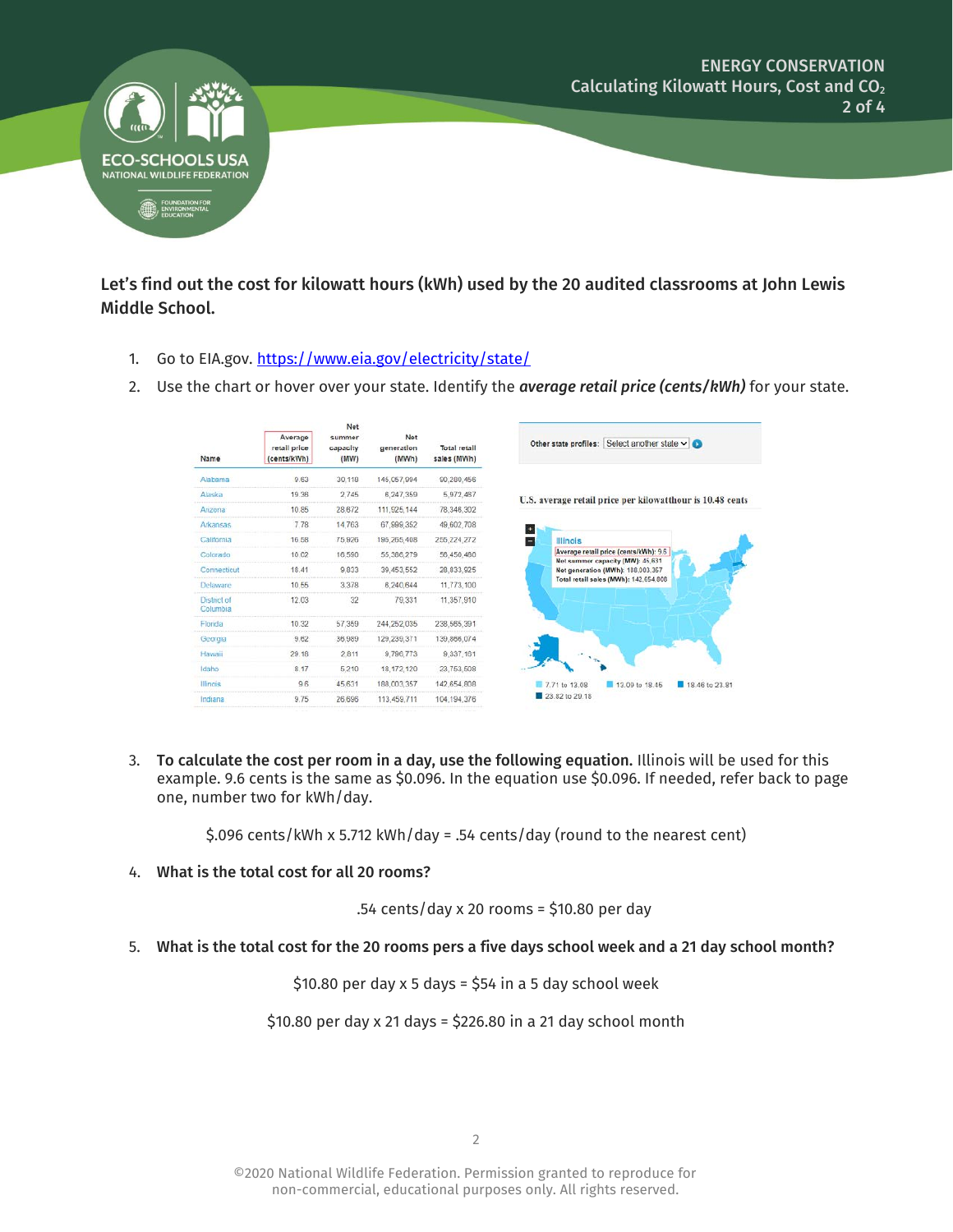

## **OPTIONAL**

Let's calculate how many pounds of  $CO<sub>2</sub>$  are emitted via classroom lighting at John Lewis Middle School.

| <b>BOX 2.</b>                                                                                                       |
|---------------------------------------------------------------------------------------------------------------------|
| Pounds (lbs) of $CO2$ emissions = conversion factor x kWh<br>(The conversion factor is calculated in number three.) |
| 1 MWh = 1000 kWh                                                                                                    |

- 1. Go to EIA.gov, [https://www.eia.gov/electricity/state/.](https://www.eia.gov/electricity/state/) Find your state in the list and click to see your state's electricity profile. For this example, I'm using Florida.
- 2. Find *Carbon Dioxide* under the Emissions section in Table 1.

| <b>Emissions</b>                      |         |  |  |  |  |  |  |
|---------------------------------------|---------|--|--|--|--|--|--|
| Sulfur dioxide (short tons)           | 58.965  |  |  |  |  |  |  |
| Nitrogen oxide (short tons)           | 64 598  |  |  |  |  |  |  |
| Carbon dioxide (thousand metric tons) | 107.792 |  |  |  |  |  |  |
| Sulfur dioxide (lbs/MWh)              | 05      |  |  |  |  |  |  |
| Nitrogen oxide (lbs/MWh)              |         |  |  |  |  |  |  |
| Carbon dioxide (lbs/MWh)              |         |  |  |  |  |  |  |

3. Convert pounds per megawatt hour (lbs/MWh) to pounds per kilowatt hour (kWh). The solution is your state's conversion factor.

971 lbs/MWh ÷ 1000 kWh = .971 lbs/kWh